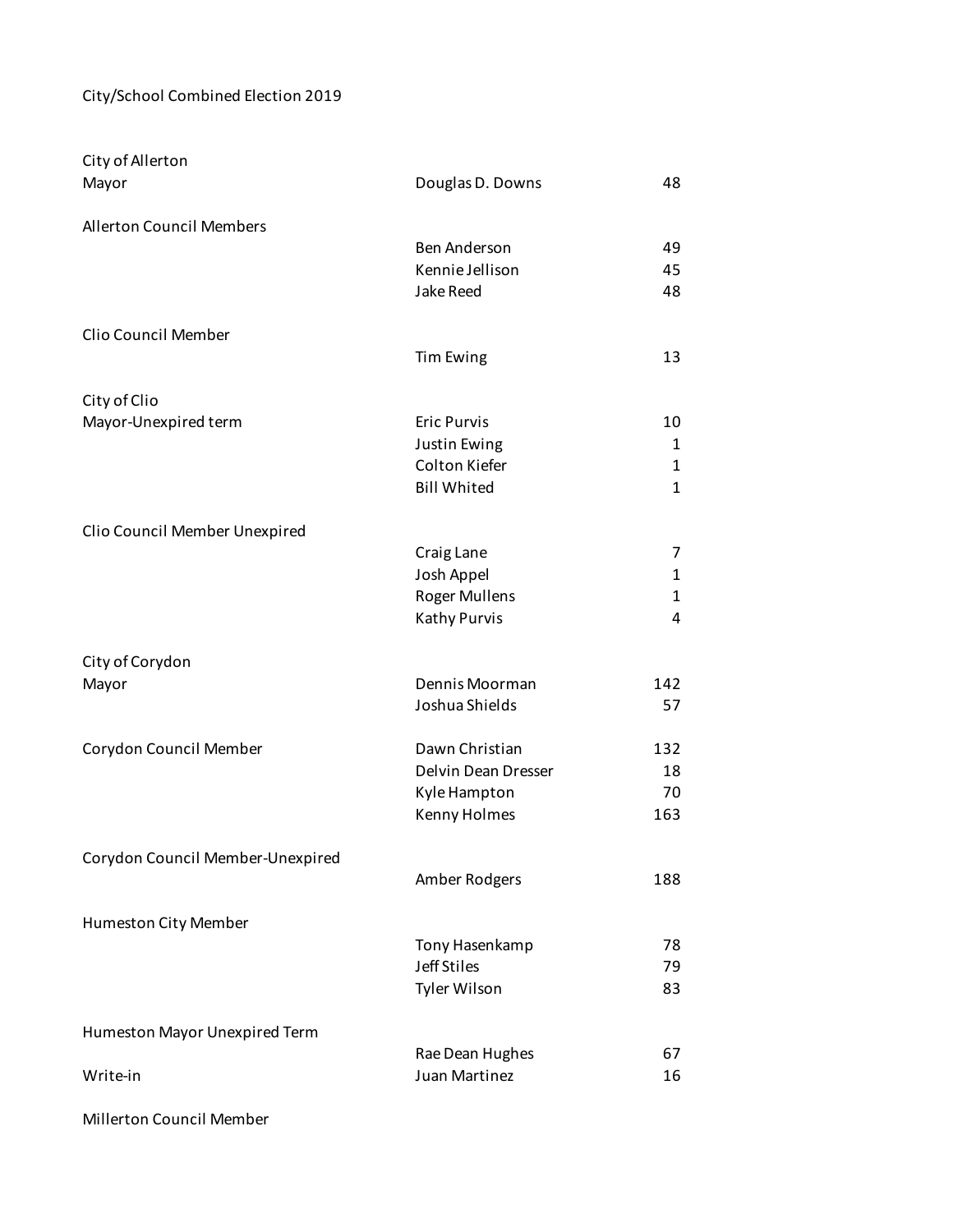| Danny J. Carpenter |  |
|--------------------|--|
|                    |  |

| Millerton Mayor               | Jim Fetters                            | 5                   |
|-------------------------------|----------------------------------------|---------------------|
| Promise City Council Member   |                                        |                     |
|                               | Heth Brown                             | 14                  |
| Write-in                      | Tom Swan<br><b>Tim Tometich</b>        | 1<br>$\overline{7}$ |
| Promise City Mayor            |                                        |                     |
|                               | <b>Brenda DeVore</b>                   | 15                  |
| Write-in                      | Nathaniel Gavronsky                    | 1                   |
| Seymour City Council Member   |                                        |                     |
| Write-ins                     | Paula Bellman                          | 46                  |
|                               | <b>Terry Darland</b>                   | 7                   |
|                               | <b>Tony Farhner</b>                    | 8                   |
|                               | David Snider                           | 5                   |
|                               | Dotty Snider                           | 5<br>49             |
|                               | Heather Tutle-Sharp<br>Dewayne Watters | 4                   |
| <b>IHCC DD7 Wayne</b>         |                                        |                     |
|                               | Alan Wilson                            | 530                 |
| Morman Trail School Board     |                                        |                     |
|                               | Stephanie Bear                         | 86                  |
|                               | Patrick D. Evans                       | 92                  |
| Write-in                      | <b>Christine Auxier</b>                | 18                  |
|                               | Leigh Ann Coffey                       | 22                  |
|                               | Elizabeth Dachenbach                   | 52                  |
| Seymour School Board Director |                                        |                     |
|                               | Sarah Carter-Jones                     | 133                 |
|                               | Danny J. Furlin Jr                     | 122                 |
|                               | Clint Housh                            | 121                 |
|                               | Justin Keller                          | 150                 |
|                               | Jamieson Trimble                       | 83                  |
| Wayne School Board Director   |                                        |                     |
|                               | <b>Brandon Carpenter</b>               | 286                 |
|                               | <b>Kevin Comer</b>                     | 252                 |
|                               | Anne K. Kruse                          | 84                  |
|                               | Kristina Pollock                       | 277                 |
|                               | Anne Winslow-Cook                      | 149                 |

Wayne School Board- Unexpired Term